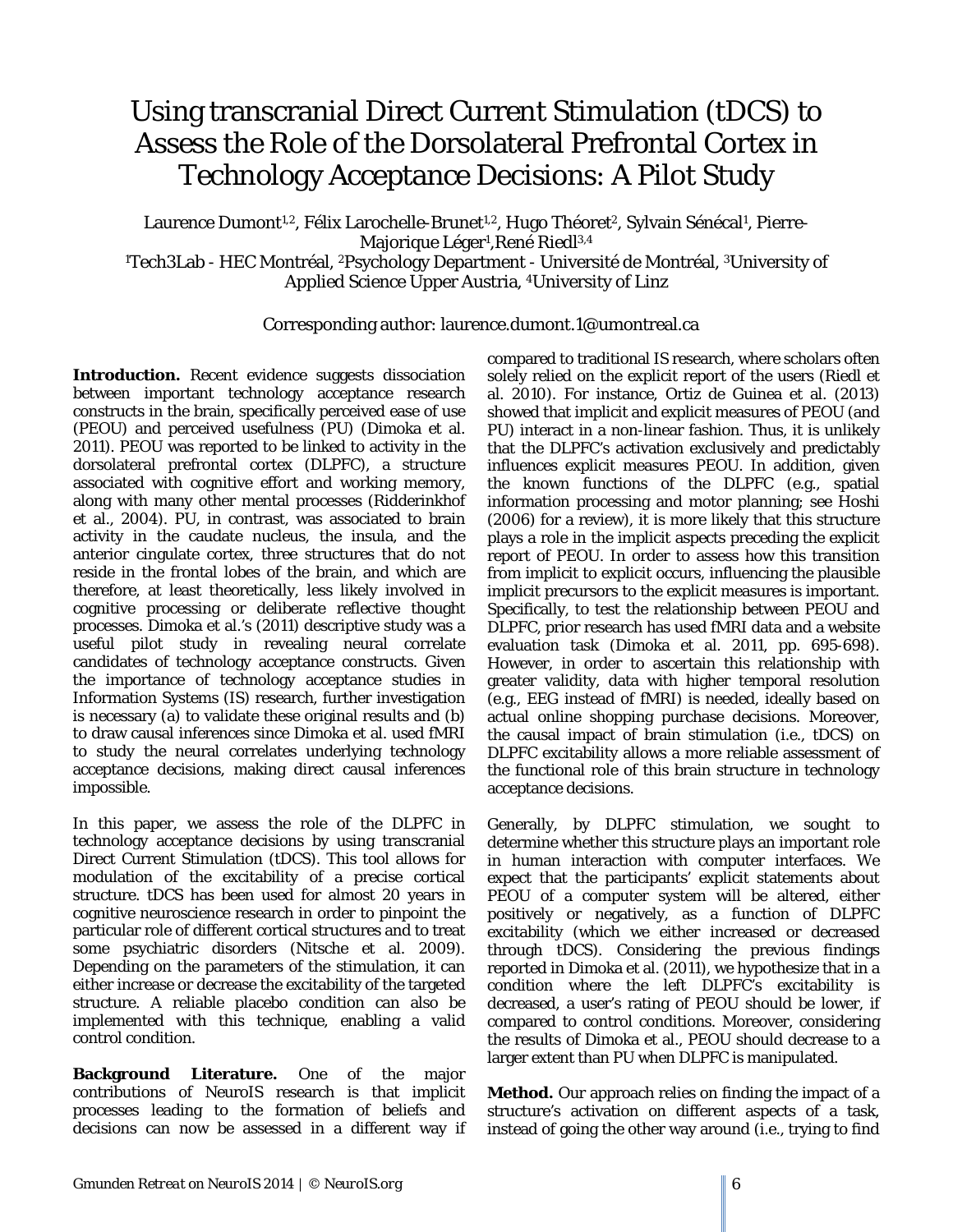which structures are involved in an aspect of a task). The tDCS system, shown in Figure 1, consists of two electrodes linked to a specially designed case. This case delivers a small and controlled amount of electric current (1.5 mA in our case) between the two electrodes. In order for current to be safely delivered to the skull, the electrodes are inserted in small sponge sleeves soaked in saline. When applied on the skull, the current passes through the cerebral structures in between the two electrodes, mostly following in the nerve fibers between them (Sparing & Mottaghy 2008). Hence, a bilateral stimulation of the DLPFC, for example, would require that an electrode is placed on each DLPFC and depending on the direction of the current, either the right cortex's excitability is increased and the left ones decreased, or the left cortex's excitability is increased and the right ones decreased. Except for a tingling or itching sensation at the stimulation site on the scalp, no other major adverse effect is observed when standard safety procedures are followed.



**Figure 1.** Magstim tDCS device

In order to test the relationship between PEOU and DLPFC we performed a laboratory experiment. The study was approved by the research board of the Université de Montréal. Participants were given information about tDCS before the experimental session took place and only those who were completely comfortable with the procedure took part in the experiment. Special attention was given to the participant's reaction to tDCS and the research assistants emphasized the possibility to terminate the experiment at any time. However, no participant reported discomfort important enough for them to stop the procedure. tDCS typically induces a warm tingling sensation on the sites of stimulation for about 30 seconds at the beginning and the end of the procedure.

A Magstim DC stimulator (London, UK) was used to deliver the tDCS stimulation for 15 minutes at 1,5 mA. The electrodes were placed on the left and right DLPFC,

corresponding to the F3 and F4 sites of the 10-20 system. During the task, eye movements were also recorded using a Tobii X60 system. Moreover, heart rate, respiration, and skin conductance were recorded using Biopac instruments. Cerebral activity was recorded at all times except during the stimulation using EGI 32 electrodes nets.

Participants had to purchase music on a given website over multiple visits. The experimental protocol is illustrated in Figure 2 and described in the following. In the specific context of purchasing music online, Sénécal et al. (2012) showed that at least three visits are necessary to be cognitively locked-in to a music website; i.e., when a user's cognitive load has stabilized. Given the known impact of tDCS on learning (Fritsch et al., 2010), tDCS was used once this stabilization of the behavior was established.



Based on Dimoka et al.'s (2011) and Senecal et al.'s (2012) findings, once the user has a stable cognitive script to use a given system (in our case a website), manipulating the brain structure that presumably underlies PEOU should influence the user's perception of the system, and maybe even affect his or her behavior with that system. By keeping the stimulus constant and altering the excitability of the DLPFC, it is possible to understand the causal role of this structure in a user's interaction with the system, and also interactions between PEOU and PU can be established at a neural level.

The website the participants visited was of average PEOU and PU (based on a pretest evaluation of expert coders who performed the experimental task on the given website). Altogether, participants had to go through the process of choosing and buying a song online six times (see Figure 2). Each visit lasted a maximum of 6 minutes in order to have a relatively constant exposition to the website. After each visit, participants completed a questionnaire assessing the website PEOU and PU using Loiacono, Watson, and Goodhue's (2007) Webqual measurement scale. Forty-five participants (3 groups of 15) underwent the experimental protocol. The first group received right anodal and left cathodal stimulation, the second group received right cathodal and left anodal stimulation and the third group received placebo stimulation. The three groups consisted of 9, 5, and 10